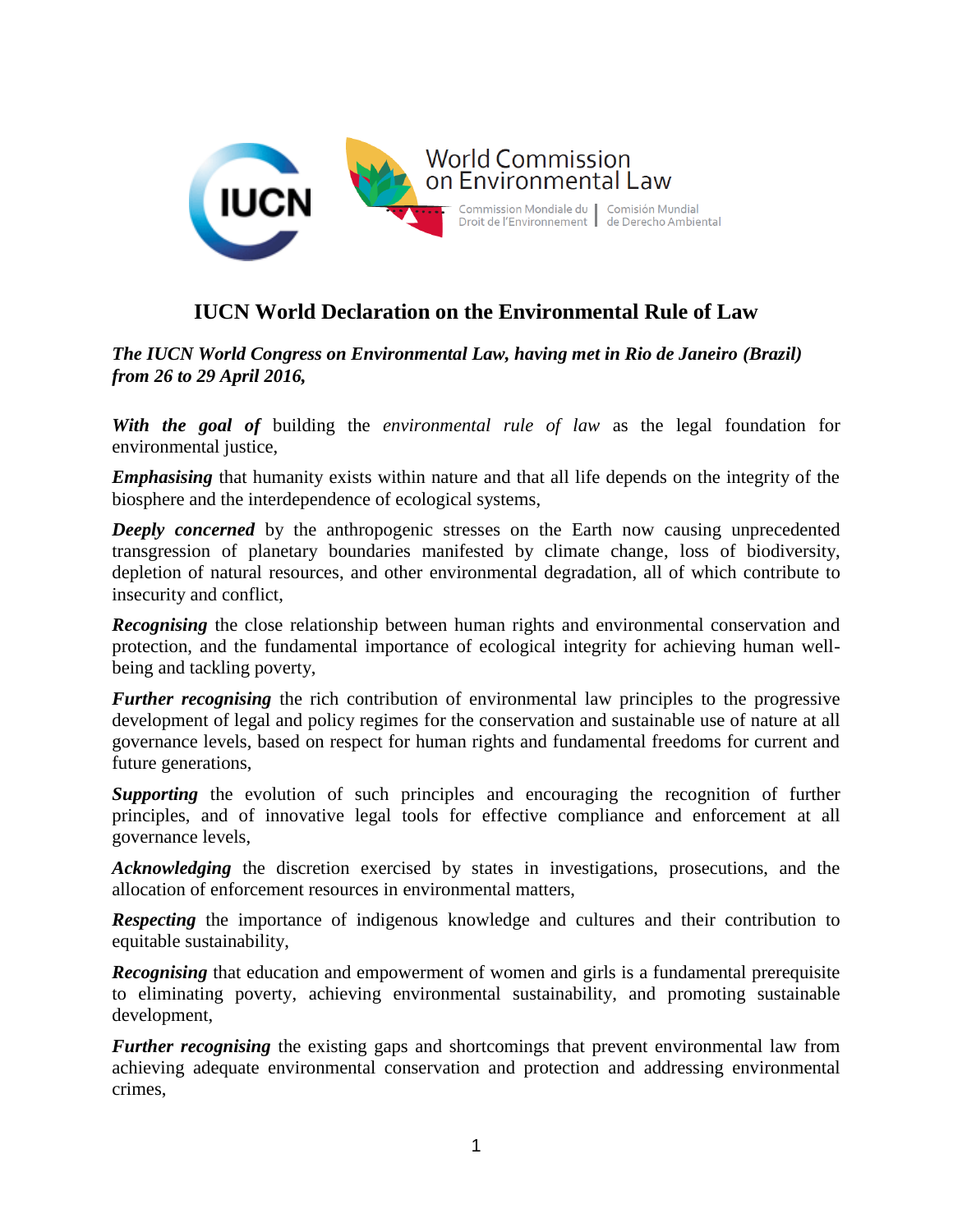*Observing* the essential role that judges and courts play in building the environmental rule of law through the effective application of laws at national, sub-national, regional, and international levels, and through fair and independent decision-making that accords all parties equal access and consideration regardless of power or privilege,

*And welcoming* the establishment of the Global Judicial Institute for the Environment, and its role in support of the application and enforcement of the environmental rule of law,

## *Declares that:*

Strengthening the rule of law is critical to protecting environmental, social, and cultural values and to achieving ecologically sustainable development,

Without the environmental rule of law and the enforcement of legal rights and obligations, environmental governance, conservation, and protection may be arbitrary, subjective, and unpredictable,

The environmental rule of law and robust institutions are essential to respond to increasing environmental pressures that threaten the ecological integrity of the Earth, in a way that respects fundamental rights and principles of justice and fairness,

The environmental rule of law should thus serve as the legal foundation for promoting environmental ethics and achieving environmental justice, global ecological integrity, and a sustainable future for all, including for future generations, at local, national, sub-national, regional, and international levels.

## *I. Foundations of the Environmental Rule of Law*

The environmental rule of law is understood as the legal framework of procedural and substantive rights and obligations that incorporates the principles of ecologically sustainable development in the rule of law. Strengthening the environmental rule of law is the key to the protection, conservation, and restoration of environmental integrity. Without it, environmental governance and the enforcement of rights and obligations may be arbitrary, subjective, and unpredictable,

The environmental rule of law is premised on key governance elements including, but not limited to:

- a. Development, enactment, and implementation of clear, strict, enforceable, and effective laws, regulations, and policies that are efficiently administered through fair and inclusive processes to achieve the highest standards of environmental quality;
- b. Respect for human rights, including the right to a safe, clean, healthy, and sustainable environment;
- c. Measures to ensure effective compliance with laws, regulations, and policies, including adequate criminal, civil, and administrative enforcement, liability for environmental damage, and mechanisms for timely, impartial, and independent dispute resolution;
- d. Effective rules on equal access to information, public participation in decision-making, and access to justice;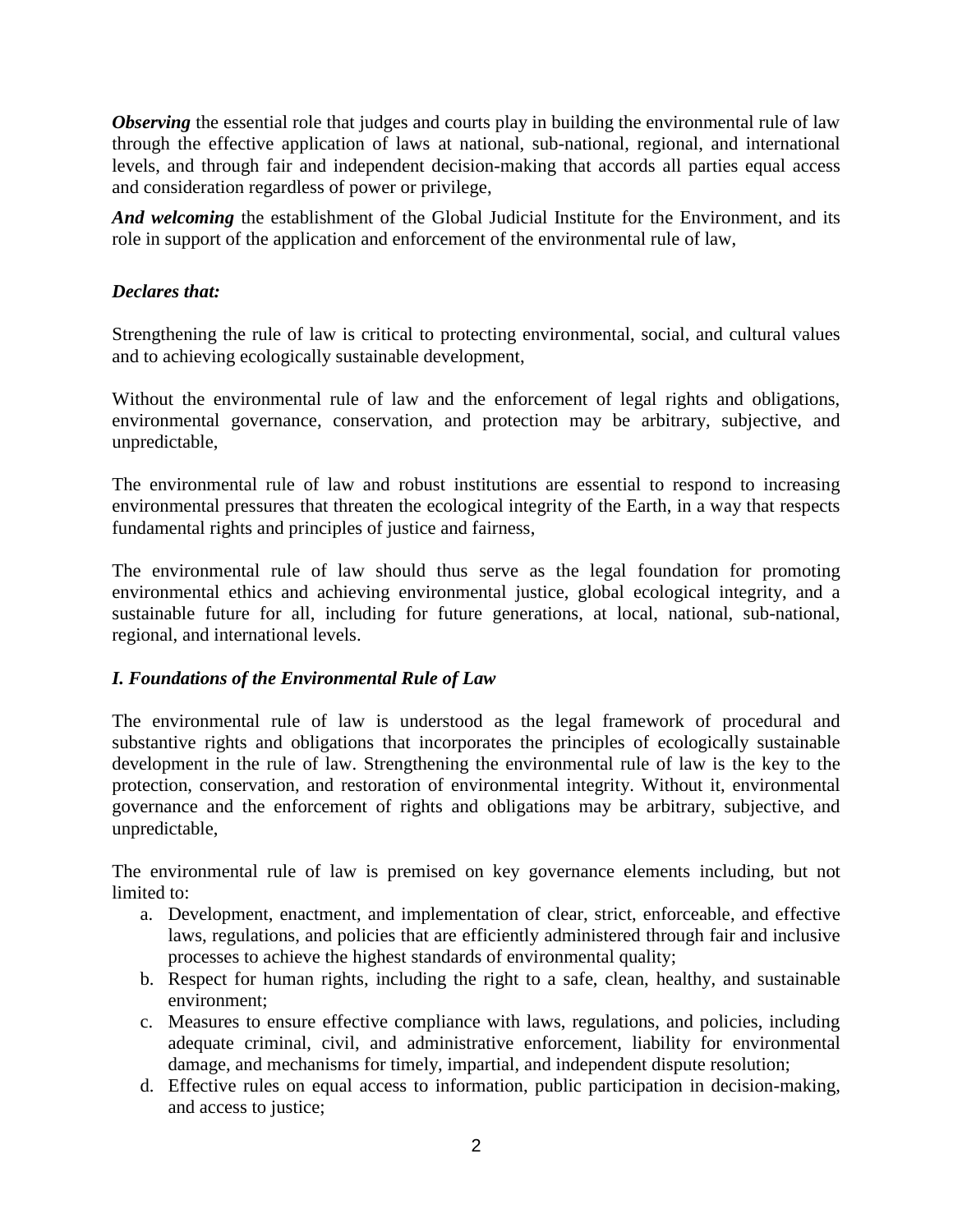- e. Environmental auditing and reporting, together with other effective accountability, transparency, ethics, integrity and anti-corruption mechanisms; and
- f. Use of best-available scientific knowledge.

# *II. General and Emerging Substantive Principles for Promoting and Achieving Environmental Justice through the Environmental Rule of Law*

## **Principle 1 Obligation to Protect Nature**

Each State, public or private entity, and individual has the obligation to care for and promote the well-being of nature, regardless of its worth to humans, and to place limits on its use and exploitation.

## **Principle 2 Right to Nature and Rights of Nature**

Each human and other living being has a right to the conservation, protection, and restoration of the health and integrity of ecosystems. Nature has the inherent right to exist, thrive, and evolve.

## **Principle 3 Right to Environment**.

Each human, present and future, has the right to a safe, clean, healthy, and sustainable environment.

## **Principle 4 Ecological Sustainability and Resilience**

Legal and other measures shall be taken to protect and restore ecosystem integrity and to sustain and enhance the resilience of social-ecological systems. In the drafting of policies and legislation, and in decision-making, the maintenance of a healthy biosphere for nature and humanity should be a primary consideration.

## **Principle 5** *In Dubio Pro Natura*

In cases of doubt, all matters before courts, administrative agencies, and other decision-makers shall be resolved in a way most likely to favour the protection and conservation of the environment, with preference to be given to alternatives that are least harmful to the environment. Actions shall not be undertaken when their potential adverse impacts on the environment are disproportionate or excessive in relation to the benefits derived therefrom.

## **Principle 6 Ecological Functions of Property**

Any natural or legal person or group of people, in possession or control of land, water, or other resources, has the duty to maintain the essential ecological functions associated with those resources and refrain from activities that would impair such functions. Legal obligations to restore ecological conditions of land, water, or other resources are binding on all owners, occupiers, and users of a site, and liability is not terminated by the transfer of use or title to others.

## **Principle 7 Intragenerational Equity**

There shall be a fair and equitable sharing of the benefits of nature, including appropriate access to ecosystem services. There shall be a fair and equitable sharing of efforts and burdens. Natural resources shall be used and managed in an ecologically sustainable manner.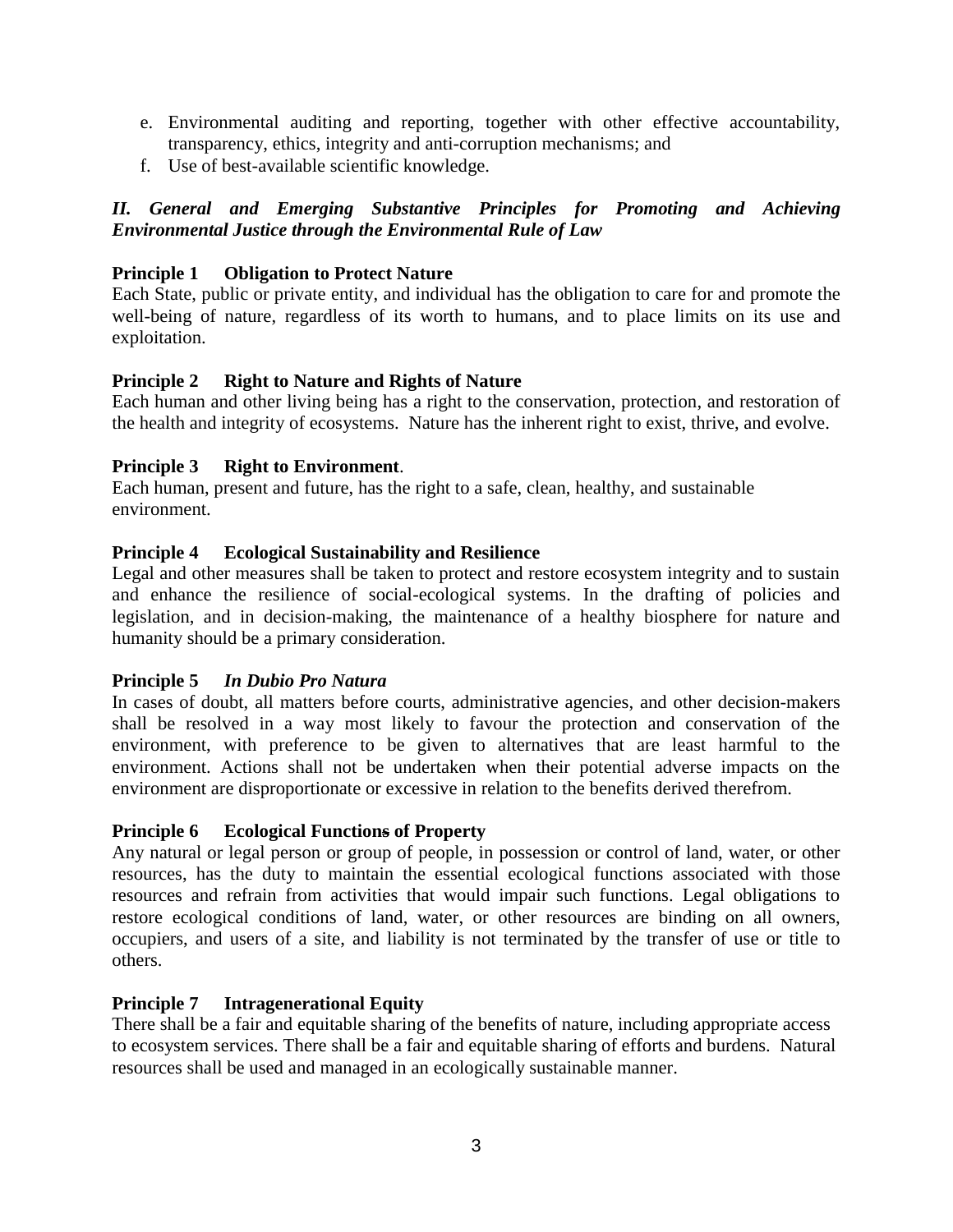#### **Principle 8 Intergenerational Equity**

The present generation must ensure that the health, diversity, ecological functions, and beauty of the environment are maintained or restored to provide equitable access to the benefits of the environment by each successive generation.

#### **Principle 9 Gender Equality**

Gender equality shall be incorporated into all policies, decisions, and practices in recognition of the often-disproportionate impacts of environmental degradation on women and girls, and their key role in achieving sustainability.

#### **Principle 10 Participation of Minority and Vulnerable Groups**

The inclusion of minority and vulnerable groups and perspectives across generations, shall be actively addressed with regard to effective access to information, open and inclusive participation in decision-making, and equal access to justice.

#### **Principle 11 Indigenous and Tribal Peoples**

Indigenous and tribal peoples' rights over, and relationships with, their traditional and/or customary lands and territories shall be respected, with their free, prior, and informed consent to any activities on or affecting their land or resources being a key objective.

#### **Principle 12 Non-regression**

States, sub-national entities, and regional integration organisations shall not allow or pursue actions that have the net effect of diminishing the legal protection of the environment or of access to environmental justice.

#### **Principle 13 Progression**

In order to achieve the progressive development and enforcement of the environmental rule of law, States, sub-national entities, and regional integration organisations shall regularly revise and enhance laws and policies in order to protect, conserve, restore, and ameliorate the environment, based on the most recent scientific knowledge and policy developments.

#### *III. Means of Implementation of the Environmental Rule of Law*

Effective implementation is fundamental to achieving the environmental rule of law. Mechanisms to add procedural strength and help build the procedural and substantive components of the environmental rule of law at national, sub-national, regional, and international levels include, *inter alia*,

- a) Monitoring and reporting systems that enable accurate assessments of the state of the environment and the pressures on it,
- b) Anti-corruption measures, including those that address unethical conduct and oversight,
- c) Legally supported environmental management systems that take due consideration of environmental risk and the vulnerability of social and economic systems in the face of ecological deterioration,
- d) Environmental assessment, incorporating multidimensional, polycentric perspectives and the complexity of social-ecological relationships,